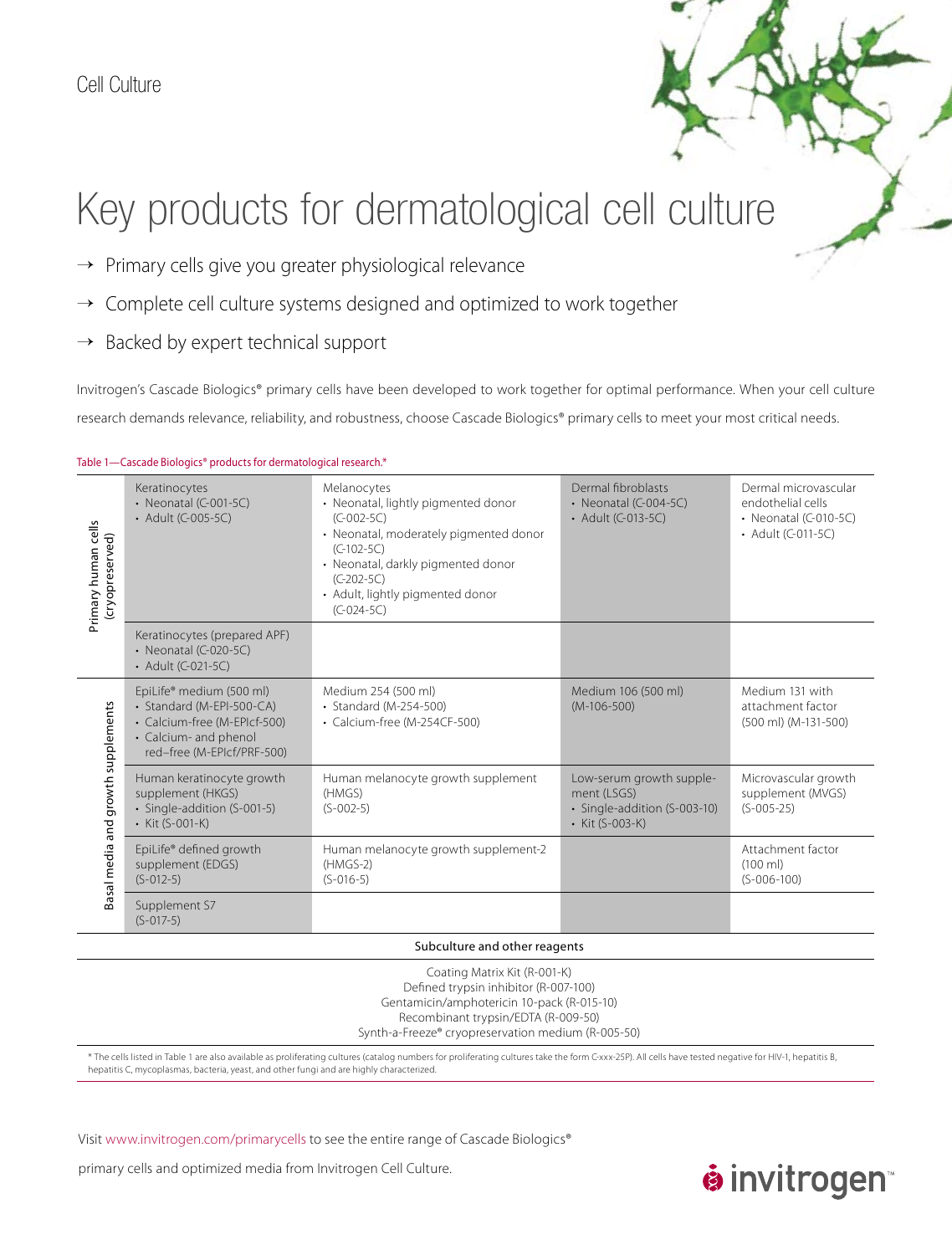Figure 1—Adult melanocytes, incubated with a primary antibody directed against Mel-5, which was then detected using a fluorescein-labeled secondary antibody.



Figure 2—Microvascular endothelial cells stained using an anti-CD31 primary antibody in conjunction with a fluorescein-labeled secondary antibody. Nuclei were counterstained with DAPI.



Figure 3—Phase-contrast image of neonatal human epidermal keratinocytes.

### Selected references

### Dermatological research references that cite the use of Cascade Biologics® products:

Braff, M.H. et al. (2005) Structure-function relationships among human cathelicidin peptides: dissociation of antimicrobial properties from host immunostimulatory activities. *J Immunol* 174(7): 4271–4278.

(Neonatal human epidermal keratinocytes; EpiLife® medium; EpiLife® defined growth supplement) Cardinali, G. et al. (2005) Keratinocyte growth factor promotes melanosome transfer to keratinocytes. *J Invest Dermatol* 125(6): 1190.

(Adult human epidermal keratinocytes; medium 154; human keratinocyte growth supplement; human melanocyte growth supplement) Gasser, S. et al. (2005) The DNA damage pathway regulates innate immune system ligands of the NKG2D receptor. *Nature* 436(7054): 1186.

(Neonatal human dermal fibroblasts; medium 106)

Hu, P. et al. (2003) Keratinocyte adherens junctions initiate nuclear signaling bytranslocation of plakoglobin from the membrane to the nucleus. *J Invest Dermatol* 121(2): 242–251.

(Neonatal human epidermal keratinocytes; medium 154; Human keratinocyte growth supplement; PSA solution) Iordanov, M.S. et al. (2002) The UV (ribotoxic) stress response of human keratinocytes involves the unexpected uncoupling of the ras-extracellular signal-regulated kinase signaling cascade from the activated epidermal growth factor receptor. *Mol Cell Biol* 22(15): 5380–5394.

Sakaguchi, M. et al. (2005) Bifurcated converging pathways for high Ca<sup>2+</sup>- and TGFβ-induced inhibition of growth of normal human keratinocytes. *Proc Natl Acad Sci USA* 102(39): 13921–13926.

(Neonatal human epidermal keratinocytes; EpiLife® medium; human keratinocyte growth supplement)

Kern, A. et al. (2001) Modification of fibroblast γ-interferon responses by extracellular matrix. *J Invest Dermatol* 117: 112–118.

(Human microvascular endothelial cells; medium 131; microvascular growth supplement)

Krakowski, A.R. et al. (2005) Cytoplasmic SnoN in normal tissues and nonmalignant cells antagonizes TGF-β signaling by sequestration of the Smad proteins. *Proc Natl Acad Sci USA* 102(35): 12437–12442.

(Adult human epidermal keratinocytes; EpiLife® medium; EpiLife® defined growth supplement) Postovit, L.-M. et al. (2006) A 3-D model to study the epigenetic effects induced by the microenvironment of human embryonic stem cells. *Stem Cells* 24(3): 501–505.

(Neonatal human epidermal melanocytes from lightly-pigmented tissue; medium 254; human melanocyte growth supplement) Ray, S.S. and Swanson, H.I. (2004) Dioxin-induced immortalization of normal human keratinocytes and silencing of p53 and p16INK4a. *J Biol Chem* 279(26): 27187–27193.

(Neonatal human epidermal keratinocytes; EpiLife® medium; EpiLife® defined growth supplement)

Sakaguchi, M. et al. (2005) Targeted disruption of transcriptional regulatory function of p53 by a novel efficient method for introducing a decoy oligonucleotide into nuclei. *Nucleic Acids Res* 33(9): e88.

(Neonatal human epidermal keratinocytes; EpiLife® medium; human keratinocyte growth supplement, V2)

(Human epidermal keratinocytes; EpiLife® medium; human keratinocyte growth supplement, V2)

Invitrogen offers a wide array of Cascade Biologics® products for keratinocyte culture, including products that are free of any animalderived components such as bovine pituitary extract (BPE), serum, or any other components that are typically purified from animal sources. We refer to these products as being "animal product-free" and use the "APF" abbreviation to identify them.

Seftor, E.A. et al. (2005) Epigenetic transdifferentiation of normal melanocytes by a metastatic melanoma microenvironment. *Cancer Res* 65(22): 10164–10169.

(Medium 254; human melanocyte growth supplement)

Slominski, A. et al. (2004) Differential expression of a cutaneous CRH system. *Endocrinology* 145(2): 941–950.

## (Human epidermal keratinocytes; human epidermal melanocytes; human dermal fibroblasts; EpiLife® medium 154; medium 106; EpiLife® defined growth supple-

## $\dot{\mathbf{e}}$  invitrogen  $\frac{1}{3}$

ment; human melanocyte growth supplement; low serum growth supplement; PSA solution)

Slominski, A. et al. (2004) A novel pathway for sequential transformation of 7-dehydrocholesterol and expression of the P450scc system in mammalian skin. *Eur J Biochem* 271(21): 4178–4188.

(Human epidermal keratinocytes; human epidermal melanocytes; human dermal fibroblasts) Taylor, K.R. et al. (2004) Hyaluronan fragments stimulate dermal endothelial recognition of injury through TLR4. *J Biol Chem* 279(17): 17079–17084.

(Human microvascular endothelial cells; medium 131; microvascular growth supplement)

Wellbrock, C. and Marais, R. (2005) Elevated expression of MITF counteracts B-RAF-stimulated melanocyte and melanoma cell proliferation. *J Cell Biol* 170(5): 703–708. (Human epidermal melanocytes; medium 154; human melanocyte growth supplement-2)

Wondrak, G.T. et al. (2006) Antimelanoma activity of apoptogenic carbonyl scavengers. *J Pharmacol Exp Ther* 316(2): 805–814.

(Adult human epidermal keratinocytes; EpiLife® medium; human keratinocytes growth supplement)

Worden, B. et al. (2005) Hepatocyte growth factor/scatter factor differentially regulates expression of proangiogenic factors through Egr-1 in head and neck squamous cell carcinoma. *Cancer Res* 65(16): 7071–7080.

(Human epidermal keratinocytes; medium 154; human keratinocyte growth supplement)

Yang, J. et al. (2006) BMS-345541 targets inhibitor of κB kinase and induces apoptosis in melanoma: involvement of nuclear factor κB and mitochondria pathways. *Clin Cancer Res* 12(3): 950–960.

(Human epidermal melanocytes; medium 154; human melanocyte growth supplement) Yarosh, D.B. et al. (2005) Calcineurin inhibitors decrease DNA repair and apoptosis in human keratinocytes following ultraviolet B irradiation. *J Invest Dermatol* 125(5): 1020. (Human epidermal keratinocytes; EpiLife® medium 154; human keratinocyte growth supplement)

| If you'd like to culture your cells                                                                                        | Then choose:                                                                                                                                                                                                                                                                                                   |  |  |
|----------------------------------------------------------------------------------------------------------------------------|----------------------------------------------------------------------------------------------------------------------------------------------------------------------------------------------------------------------------------------------------------------------------------------------------------------|--|--|
| $\rightarrow$ In an animal product-free (APF), chemically<br>defined environment<br>$\rightarrow$ For an extended lifespan | $\rightarrow$ Cells-HEKn-APF or HEKa-APF<br>$\rightarrow$ Basal medium-EpiLife® medium<br>$\rightarrow$ Growth supplement-Supplement S7<br>$\rightarrow$ Reagents—recombinant trypsin/EDTA, defined trypsin inhibitor, gentamicin/amphotericin,<br>Synth-a-Freeze® cryopreservation medium, Coating Matrix Kit |  |  |
| $\rightarrow$ In a chemically defined environment<br>$\rightarrow$ For an extended lifespan                                | $\rightarrow$ Cells—HEKn or HEKa<br>$\rightarrow$ Basal medium-EpiLife® medium<br>$\rightarrow$ Growth supplement-EDGS<br>$\rightarrow$ Reagents—trypsin/EDTA, defined trypsin inhibitor, gentamicin/amphotericin,<br>Synth-a-Freeze® cryopreservation medium                                                  |  |  |
| $\rightarrow$ In a BPE-containing environment<br>$\rightarrow$ For an extended lifespan                                    | $\rightarrow$ Cells—HFKn or HFKa<br>→ Basal medium-EpiLife® medium<br>$\rightarrow$ Growth supplement-HKGS<br>$\rightarrow$ Reagents—trypsin/EDTA, trypsin neutralizer, gentamicin/amphotericin, Synth-a-Freeze®<br>cryopreservation medium                                                                    |  |  |
| $\rightarrow$ In a BPE-containing environment<br>$\rightarrow$ For a standard lifespan                                     | $\rightarrow$ Cells—HEKn or HEKa<br>$\rightarrow$ Basal medium—Medium 154<br>$\rightarrow$ Growth supplement-HKGS<br>$\rightarrow$ Reagents—trypsin/EDTA, trypsin neutralizer, gentamicin/amphotericin, Synth-a-Freeze®<br>cryopreservation medium                                                             |  |  |



### Keratinocyte culture